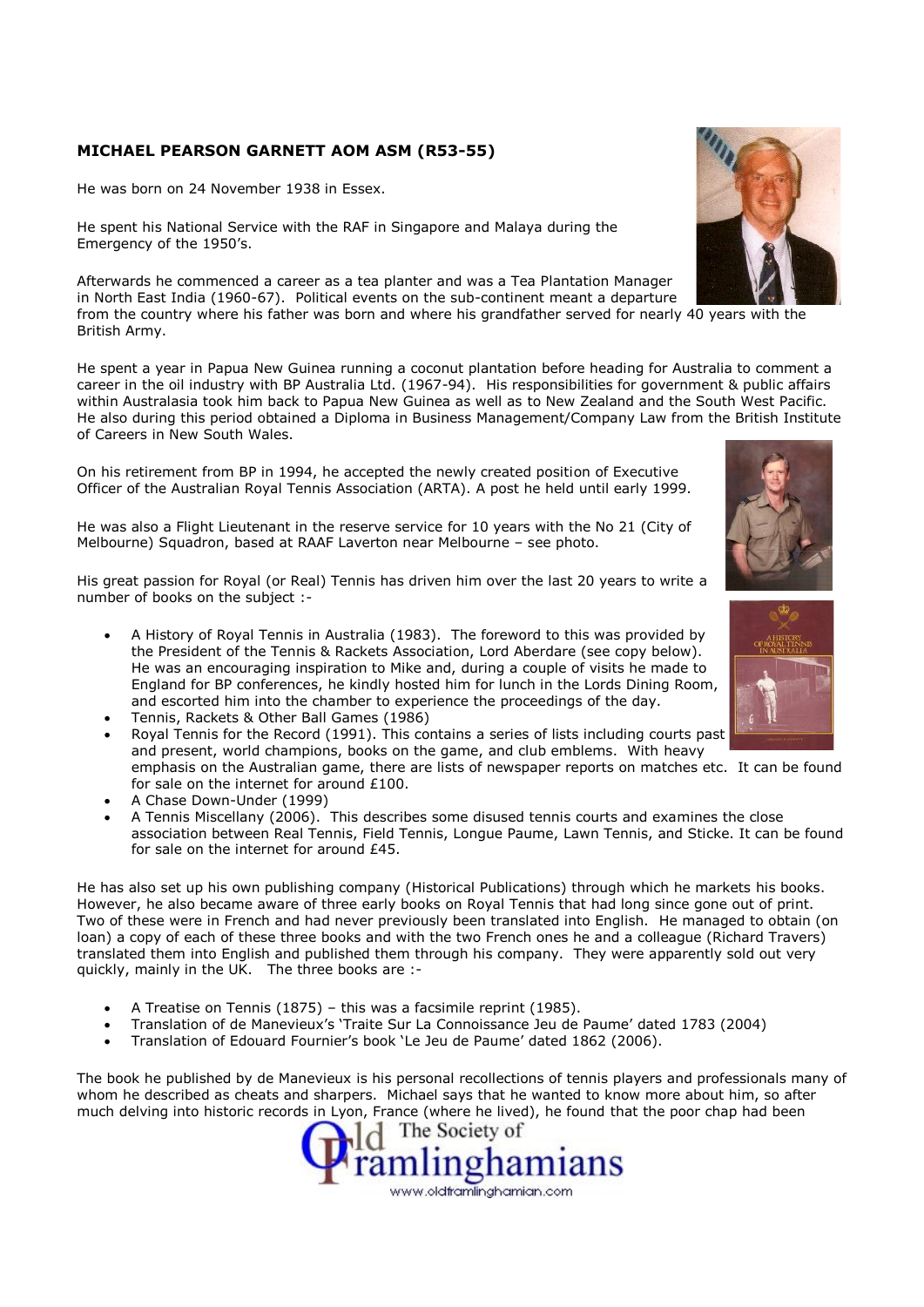guillotined just a few years after he wrote the book - being an aristocrat during the Revolution was a very dicey occupation!

This interest has resulted in him playing on most Royal Tennis courts in USA, UK and France as well as in Australia. Also through this involvement with the sport he has met Prince Edward on a number of occasions, most recently when his aide phoned him in Melbourne during the Commonwealth Games, requesting he meet HRH for a social drink at the real tennis club.

He has also given his time to the Dept. of Public Advocate (Community Visitor for the intellectually disabled) from 1997 to 2002 and as reported elsewhere on this site was a Commonwealth Games Volunteer in Melbourne 2006, where he was awarded a bronze medallion along with fellow OF **Bob Munro (R56-60)**.

He has also been a member of the Australian Davis Cup Tennis Foundation since 1994 and assists in raising funds for their junior players.

In recognition of his contribution to tennis, he was awarded the Australian Sports Medal (ASM) in 2001. There is a handsome citation that goes with the ASM, incorporating the Australian Coat of Arms and signed by the Governor-General Sir William Deane and the Prime Minister of Australia John Howard.



Primo Ministe



As you can see from the above, Mike has been away from the UK since he left the College. He formed the Melbourne branch of OF's many years ago and, together with six others, raised enough funds to donate a handsome sundial to the college which he hopes is still standing in the gardens near the headmaster's house. The Society made him a Vice President a number of years ago.

As for other OFs who play Real Tennis, Mike has met on a number of occasions **Stephen Sayer (S58-63)** who is a keen real tennis player. He entered a doubles tournament with him at Seacourt Club on Hayling Island some years ago but tells me they didn't do too well! He has also played against him in a tournament in South Carolina just to show that the game makes them travel far and wide! Stephen is the brother of **Richard Sayer (S56-61).** The only other player Mike knows is his brother **Gerald Garnett (R50-54),** who is a member of the Holyport Club near Maidenhead.

On 3 June 2016, Mike was delighted and honoured to be additionally awarded the Medal of the Order of Australia in the General Division for "service to veterans, to tennis, and to the community". This was approved in Australia by the Governor-General. See below the official letter Mike received, plus one of several articles in newspapers.



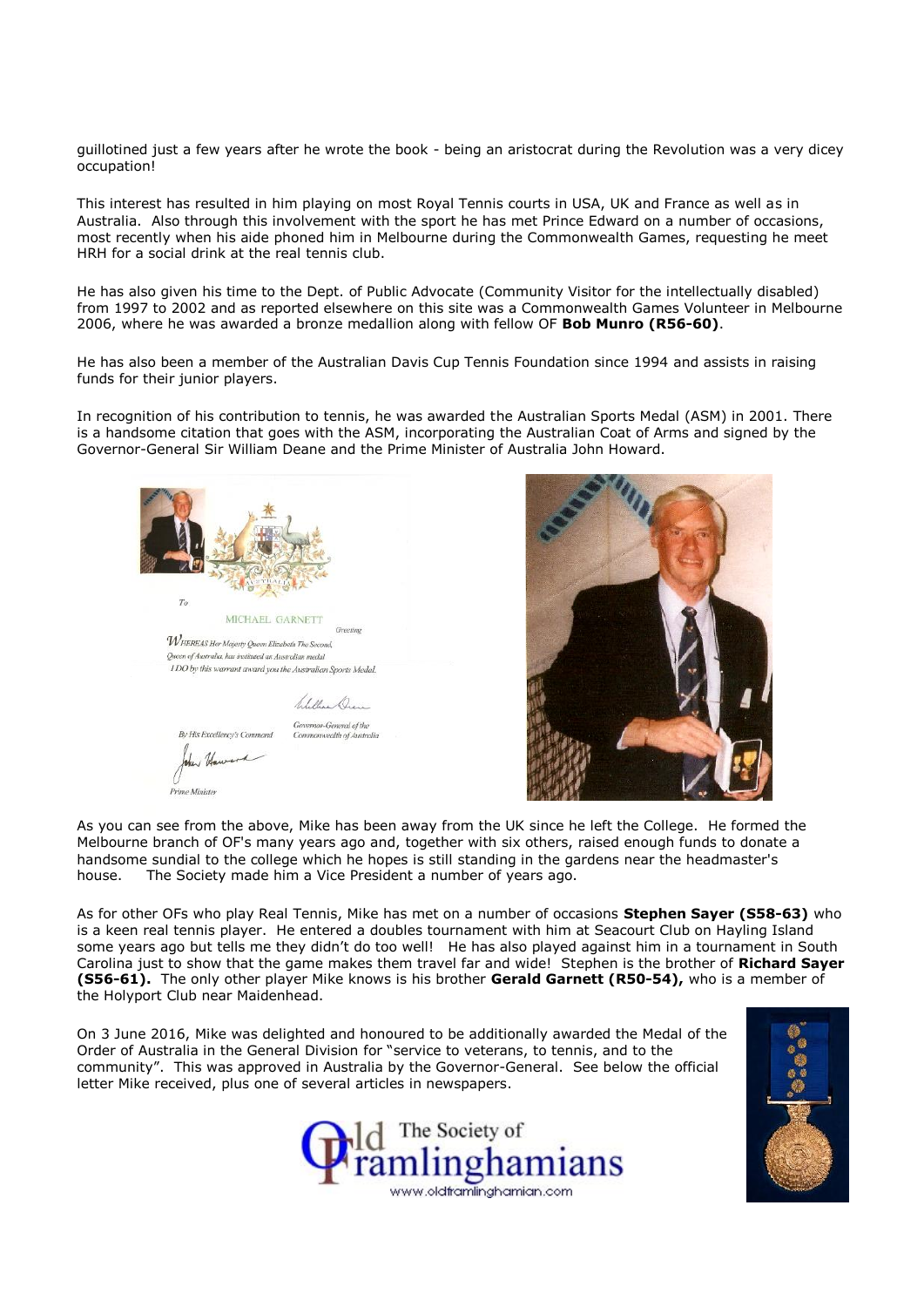HONOURS-IN-CONFIDENCE



i, de

20 May 2016

Mr Michael Pearson Garnett PO Box 187 ROMSEY VIC 3434

Dear Mr Garnett

I wrote to you recently advising that you were being considered for an award within the Order of Australia. It is now my pleasure to inform you that your award of the Medal of the Order of Australia in the General Division has been approved by the Governor-General in his capacity as Chancellor of the Order of Australia, with effect on 13 June 2016.

The Governor-General has asked me to extend his congratulations to you.

As indicated in my previous letter, your award will be announced in the media and published on our website, www.gg.gov.au, on Monday, 13 June 2016. I ask that you treat this matter as strictly confidential until the date of publication. From that date you will be entitled to use the initials "OAM" after your name.

Embargoed copies of the Gazette and biographical notes on recipients of awards will be issued to media outlets a few days prior to announcement, and you may be approached by members of the media for an interview at this time. If you agree to be interviewed, it is quite in order for you to discuss your award with media representatives. Media are aware that they must not under any circumstances publish or announce details until the appointed time.

In due course you will be invited to attend an Investiture ceremony at which you will be presented with the insignia of your award. Once a date has been finalised you will be contacted by the Government House in your State or Territory. It is expected this will be in September or October of this year.

May I add my own congratulations to those of the Governor-General on your award.

Yours sincerely

Mark Fraser LVO OAM Official Secretary to the Governor-General and Secretary of the Order of Australia **GOVERNMENT HOUSE CANBERRA ACT 2500 AUTTAUA** TELEVISORE (82) 6283 2523 ENCHALLE (82) 6282 3520 EMAIL honours@gp.gov.eu

HONOURS-IN-CONFIDENCE

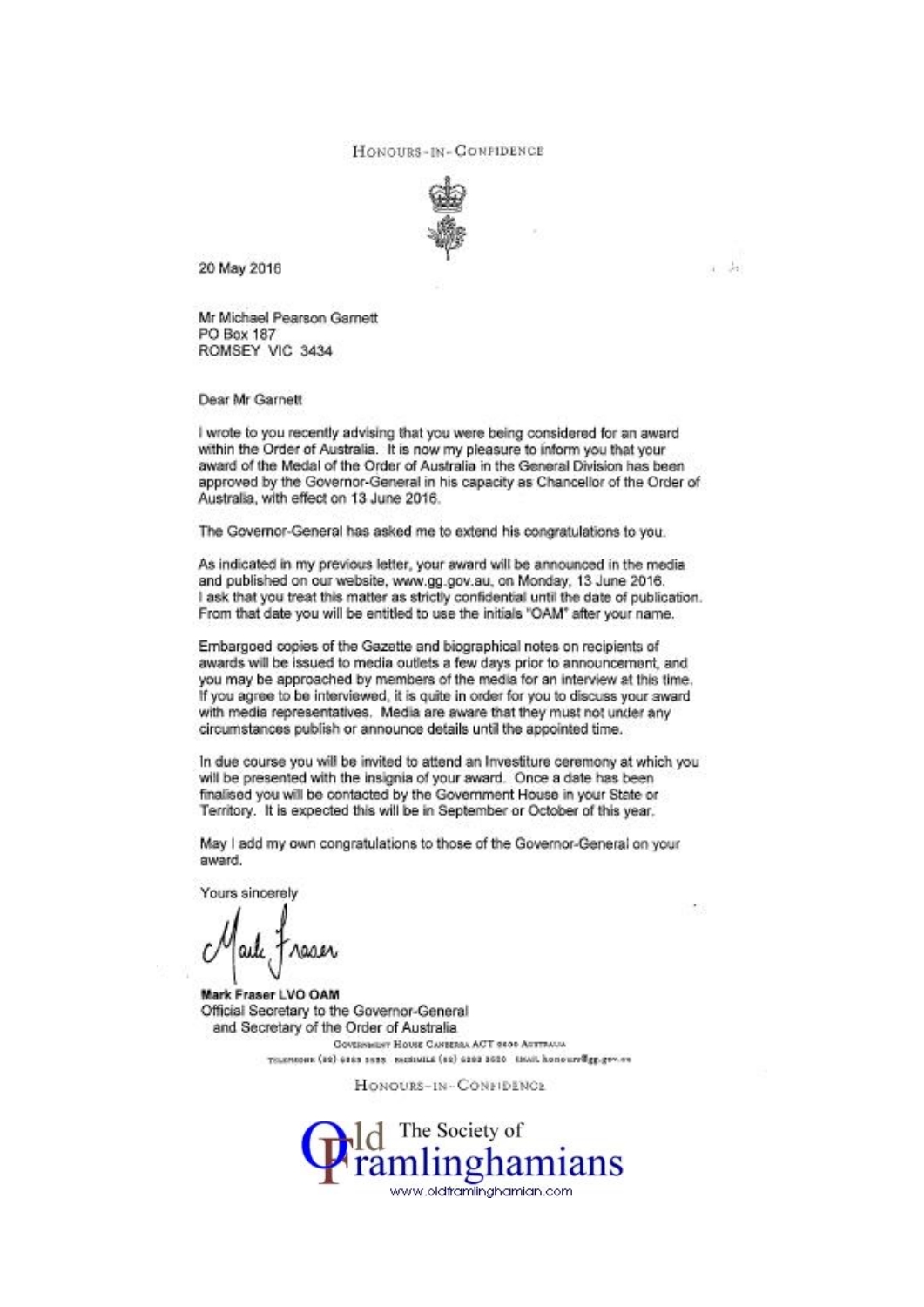Tuesday, June 14, 2016, NORTH CENTRAL & W



Reflecting: Michael Garnett at the Romsey fountain. The Garnett family were one of the main supporters of the campaign to have the fountain created.

# ero

ROMSEY'S Michael Garnett has received an Order of Australia Medal in the Queen's Birthday honours.

Mr Garnett's award is for service to veterans, to tennis, and to the community and reflects years of commitment to achieving results for his community.

"I am honored to receive this award which really belongs to all those who assisted with these community projects," Mr Garnett said when told of his award.

Mr Garnett led a group of local citizens to establish the Romsey fountain to<br>commemorate the Centenary of Federation - a project that was entirely funded by five local families.

Since its installation the fountain has become a focal point for citizens and visitors ever since.

He joined the committee of the Kyneton RSL in 2012 and took an interest in the early history of the Kyneton Volunteers which date back to the 1860s.

As a means of raising funds in support of an appropriate statue, he wrote the book<br>Kyneton Mounted Rifle Corps, donating the profits to the establishment of the statue. That project was successful and the statue<br>was unveiled in October 2014 in front of senior officers of the 4th/19th Prince of Wales Light Horse and members of the public at an impressive ceremony

In 2003, Mr Garnett was diagnosed with lymphoma. He credits Romsey Medical Centre for determining the nature and cause of the disease.

To repay the diligence and care of the local medical staff following chemotherapy in Melbourne, Mike set out with his sons, Nick and Andrew, in 2008 to walk the Sandakan Death March in North Borneo.

The trek raised in excess of \$15,000 for the Romsey Medical Centre which enabled them to purchase two automated external<br>defibrillators for the benefit of the Romsey and Lancefield communities.

He wrote the book 'Misery on an Island Paradise - Sandakan', highlighting the horrific experiences suffered by the allied prisoners of war during the 1945 'death march', a tragedy that was shielded from the Australian public for so many years.

He also established the Romsey Commemorative Rose Garden in front of the War Memorial with the support of many local families who contributed towards the plantings

"The Macedon Ranges is a great place to contribute to community affairs, because<br>each town has its own distinctive and historic identity. It makes community involvement a pleasure to do," Mr Garnett said.

He has also been active in tennis and<br>has been a member of the Australian Davis Cup Tennis Foundation since 1994 and was chief executive officer of the Royal Tennis<br>Association. Closer to home he was a founding committee member of the Romsey Tennis Chib

When asked about his seemingly never ending range of projects, Mr Garnett<br>commented - "You win some and you lose some

"My efforts to establish a memorial<br>in Romsey for those who served in the<br>Great War, was not supported by the local councillors. This was not only a loss to those who served, but to those still living. They have every reason to feel let down by those representing them," he said.

Michael Garnett was also awarded the<br>Australian Sports Medal by the Federal<br>Government in 2001 for "outstanding services to the sport of royal tennis".

 $\blacktriangleright$  raming namiting www.oldframlinghamian.com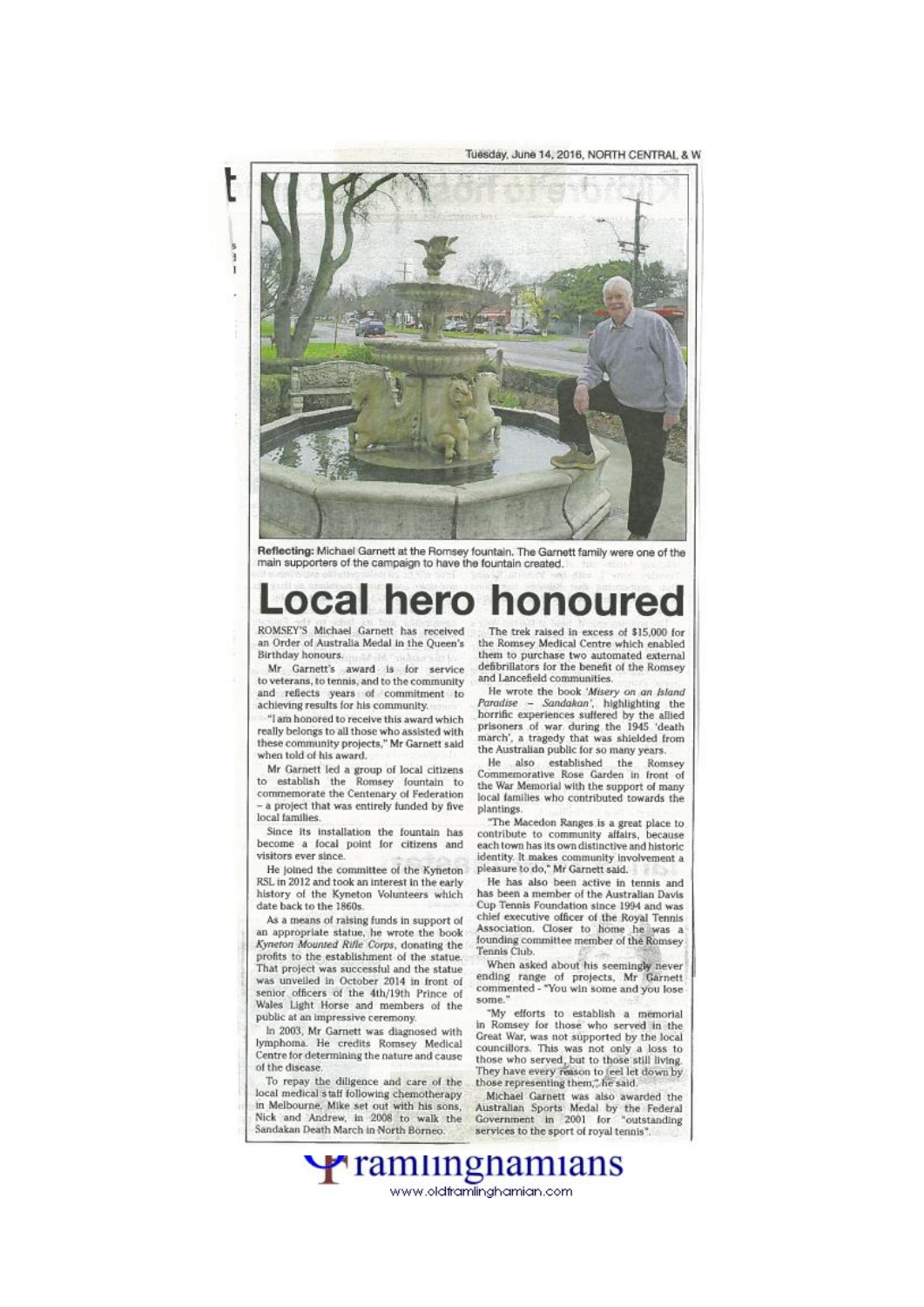On Wednesday 19 October 2016 he was presented with the Medal of the Order of Australia at Government House in Melbourne, Australia. You can see below the official certificate and a photo taken of the moment he received the medal from the Governor of Victoria.

Governor-General of the Commonwealth of Australia am Chancellor of the Order of Australia To MICHAEL PEARSON GARNETT Greeting Now KNOW YOU that, with the approval of Her Majesty Queen Elizabeth The Second, Queen of Australia and Sovereign of the Order of Australia, I have been pleased to award<br>you the Medal of the Order of Australia in the General Division. I DO by these Presents authorise you to hold and enjoy the dignity of such an award together with membership in the said Order and all privileges thereunto appertaining. GIVEN at Government House, Canberra, under the seal of the Order of Australia this thirteenth day of June 2016. By His Excellency's Command Mark Fraser .<br>rv of the Order of Australia



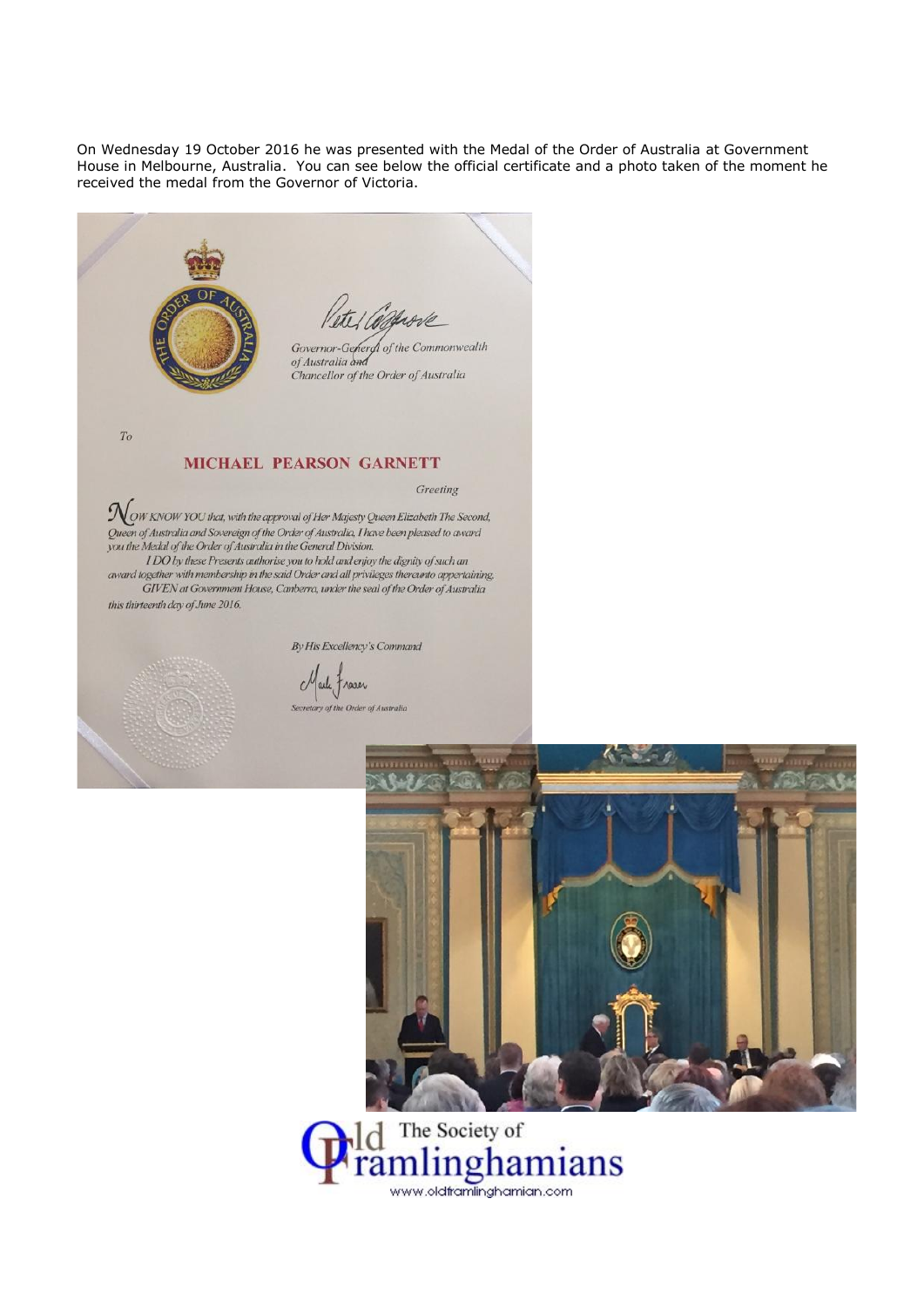Below is the official picture afterwards of Michael proudly wearing his Order of Australia, together with his 2 sons Nick and Andrew, his daughter-in-law Carolyn and his granddaughter Lucy, plus the Governor of Victoria. You will notice that Michael is of course wearing his OF tie.